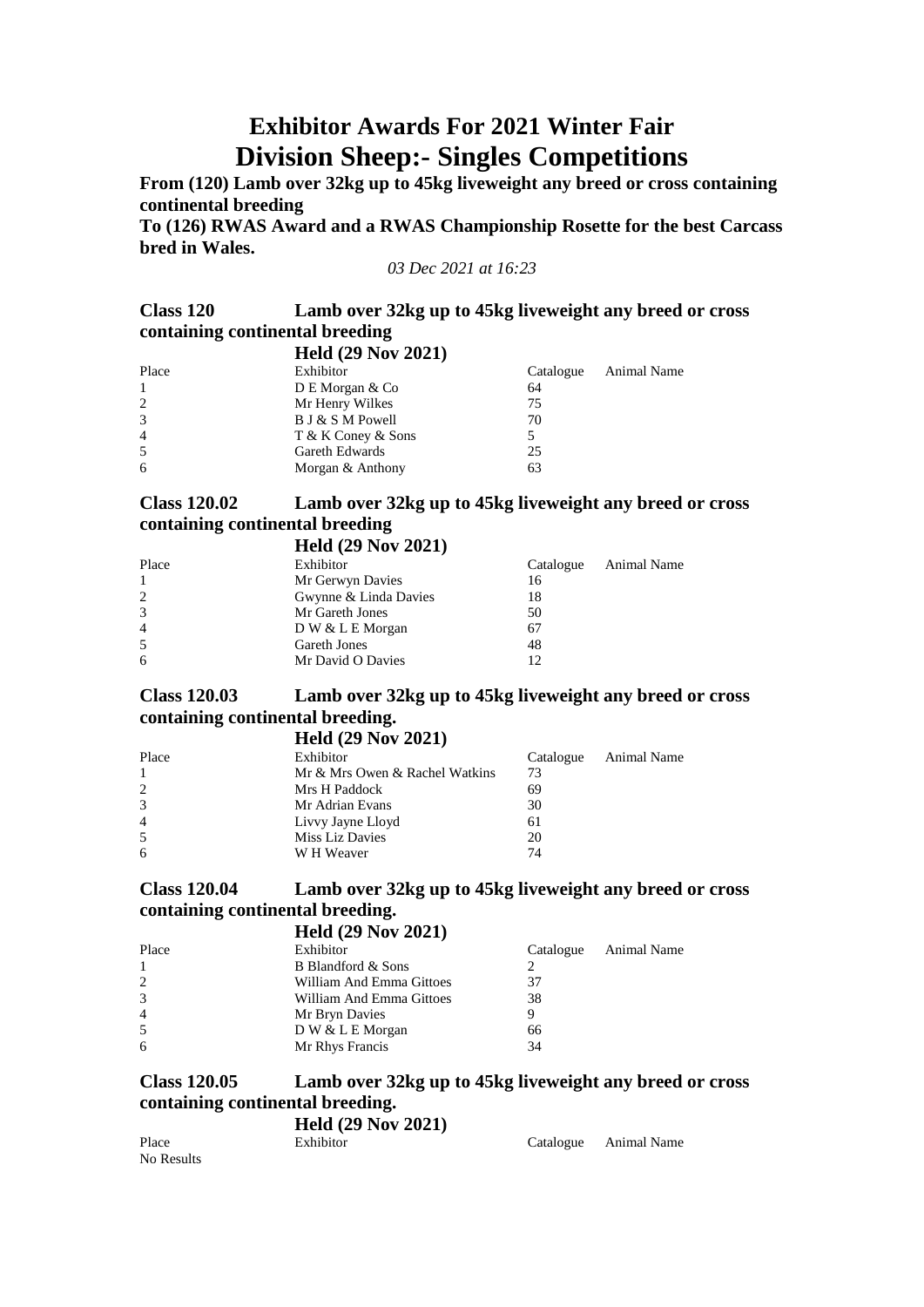## **Class 121 Lamb over 32kg up to 45kg liveweight any breed or cross NOT containing any continental breeding.**

|                | <b>Held (29 Nov 2021)</b> |           |             |
|----------------|---------------------------|-----------|-------------|
| Place          | Exhibitor                 | Catalogue | Animal Name |
| $\mathbf{1}$   | <b>Hywel Williams</b>     | 96        |             |
| 2              | Geraint Wyn Evans         | 81        |             |
| 3              | Mr David Gwynne           | 85        |             |
| $\overline{4}$ | Mr Gethin Hatcher         | 86        |             |
| 5              | Rhodri P Jones            | 89        |             |
| 6              | Robin & Jo Ransome        | 92        |             |

### **Class 122 Lamb up to and including 32kg liveweight any Pure Native Mountain or Native Hill breed. (Breeds as per Pure Mountain - Hill and Upland Breed Section). Held (29 Nov 2021)**

|                          | $H2$ Nov $2021$                                                       |           |                                                             |
|--------------------------|-----------------------------------------------------------------------|-----------|-------------------------------------------------------------|
| Place                    | Exhibitor                                                             | Catalogue | Animal Name                                                 |
| $\mathbf{1}$             | Mr Kevin Davies                                                       | 99        |                                                             |
| $\overline{c}$           | Rhodri P Jones                                                        | 101       |                                                             |
| 3                        | Mrs S M Rowlands                                                      | 104       |                                                             |
| 4                        | Mr Joseph Nicholls                                                    | 102       |                                                             |
| 5                        | Mrs S M Rowlands                                                      | 105       |                                                             |
| 6                        | E Davies & Co                                                         | 98        |                                                             |
| Class 123                |                                                                       |           | Lamb up to and including 32kg liveweight any other breed or |
| cross                    |                                                                       |           |                                                             |
|                          | <b>Held (29 Nov 2021)</b>                                             |           |                                                             |
| Place                    | Exhibitor                                                             | Catalogue | Animal Name                                                 |
| $\mathbf{1}$             | I T Davies & Son                                                      | 108       |                                                             |
| $\overline{c}$           | Mr P & C Houldey                                                      | 112       |                                                             |
| 3                        | G & H Davies                                                          | 109       |                                                             |
| 4                        | Michael Carter                                                        | 107       |                                                             |
| 5                        | Mr Gareth Jones                                                       | 113       |                                                             |
| <b>Class 123.02</b>      |                                                                       |           | Lamb up to and including 32kg liveweight any other breed or |
| cross.                   |                                                                       |           |                                                             |
|                          | <b>Held (29 Nov 2021)</b>                                             |           |                                                             |
| Place                    | Exhibitor                                                             | Catalogue | Animal Name                                                 |
| No Results               |                                                                       |           |                                                             |
| Class 124                | Lamb Any Pure Native Mountain or Native Hill breed any                |           |                                                             |
|                          | weight over 32kg (Breeds as per Pure Mountain - Hill and Upland Breed |           |                                                             |
| Section)                 |                                                                       |           |                                                             |
|                          | <b>Held (29 Nov 2021)</b>                                             |           |                                                             |
| Place                    | Exhibitor                                                             | Catalogue | Animal Name                                                 |
| $\mathbf{1}$             | Mr Neil Dillon                                                        | 122       |                                                             |
| 2                        | Geraint Wyn Evans                                                     | 124       |                                                             |
| 3                        | Rowan Wilson                                                          | 133       |                                                             |
| $\overline{\mathcal{L}}$ | Mr Gareth Jones                                                       | 130       |                                                             |
| 5                        | Eric Jones                                                            | 129       |                                                             |
| 6                        | I T Davies & Son                                                      | 118       |                                                             |
| Class 125                | <b>RWAS Trophy, RWAS award, Certificate, rosette and £100</b>         |           |                                                             |
| $P = 41.6$               |                                                                       |           |                                                             |

**for the Supreme Champion. RWAS award, Certificate, rosette and £50 for the Reserve Supreme Champion. Held (29 Nov 2021)**

|       | Heid (29 Nov 2021)             |           |             |
|-------|--------------------------------|-----------|-------------|
| Place | Exhibitor                      | Catalogue | Animal Name |
|       | B Blandford & Sons             |           |             |
|       | Mr & Mrs Owen & Rachel Watkins |           |             |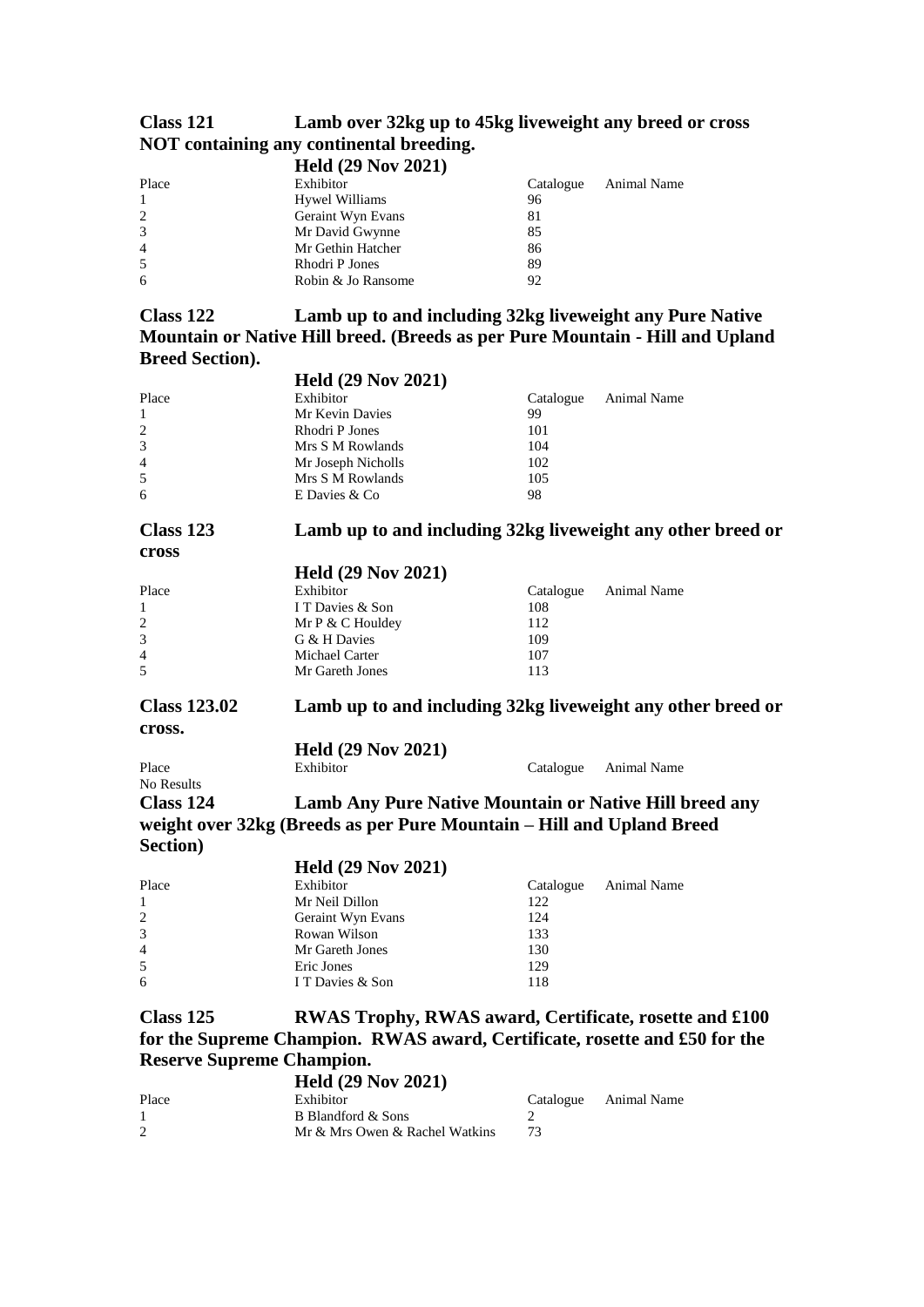## **Class 126 RWAS Award and a RWAS Championship Rosette for the best Carcass bred in Wales.**

**Held (29 Nov 2021)** Place Exhibitor Exhibitor Catalogue Animal Name 1 Mr & Mrs Owen & Rachel Watkins 73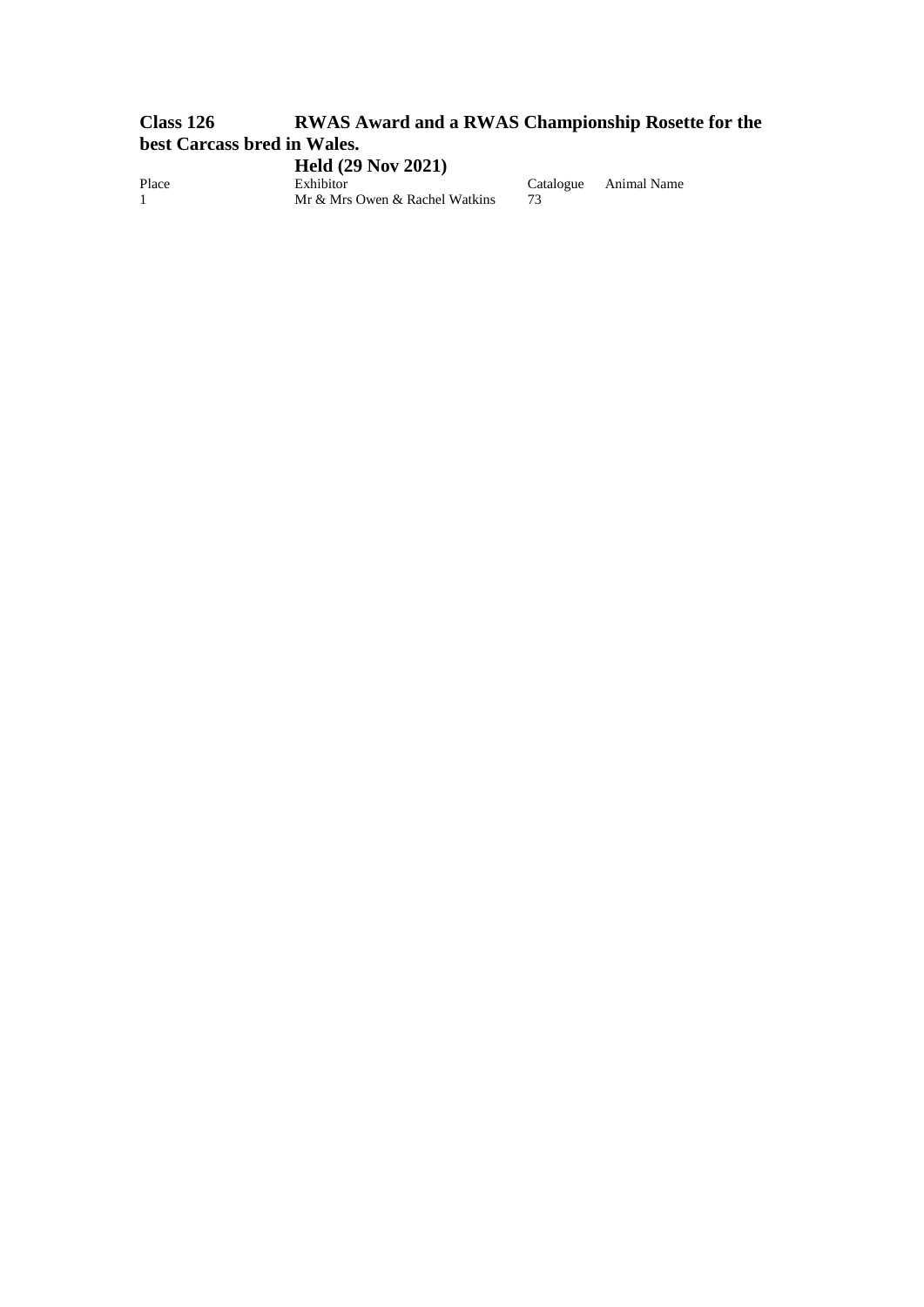# **Exhibitor Awards For 2021 Winter Fair Division Sheep:- Competitions Pairs**

**From (127) A pair of lambs up yo 90kg combined liveweight any breed or cross containing continental breeding.**

**To (129) RWAS award, Certificate, rosette and £100 for the Supreme Champion. RWAS award, Certificate, rosette and £50 for the Reserve Supreme Champion.** *03 Dec 2021 at 16:23*

**Class 127 A pair of lambs up yo 90kg combined liveweight any breed or cross containing continental breeding.**

|                | <b>Held (29 Nov 2021)</b> |           |             |
|----------------|---------------------------|-----------|-------------|
| Place          | Exhibitor                 | Catalogue | Animal Name |
| $\mathbf{1}$   | I T Davies & Son          | 139       |             |
| 2              | Michael Carter            | 136       |             |
| 3              | Miss Rebecca Armstrong    | 134       |             |
| $\overline{4}$ | Mr Bryn Davies            | 140       |             |
| 5              | William And Emma Gittoes  | 142       |             |
| 6              | Gareth Jones              | 145       |             |
|                |                           |           |             |

#### **Class 128 A pair of lambs up to 90kg combined liveweight any breed or cross NOT containing any continental breeding**  $\overline{H}_{\text{old}}$  (20 Nov 2021)

|                | $E[0]$ (29 NOV 2021)          |           |             |
|----------------|-------------------------------|-----------|-------------|
| Place          | Exhibitor                     | Catalogue | Animal Name |
| $\mathbf{1}$   | Mr Dylan Williams             | 159       |             |
| 2              | Rhodri P Jones                | 154       |             |
| 3              | Robin & Jo Ransome            | 158       |             |
| $\overline{4}$ | Ms & Mr K & L W Price & Parry | 157       |             |
| 5              | Mrs Catrin George             | 161       |             |
|                |                               |           |             |

**Class 129 RWAS award, Certificate, rosette and £100 for the Supreme Champion. RWAS award, Certificate, rosette and £50 for the Reserve Supreme Champion.**

|       | <b>Held (29 Nov 2021)</b> |     |                       |
|-------|---------------------------|-----|-----------------------|
| Place | Exhibitor                 |     | Catalogue Animal Name |
|       | I T Davies & Son          | 139 |                       |
| 2     | Michael Carter            | 136 |                       |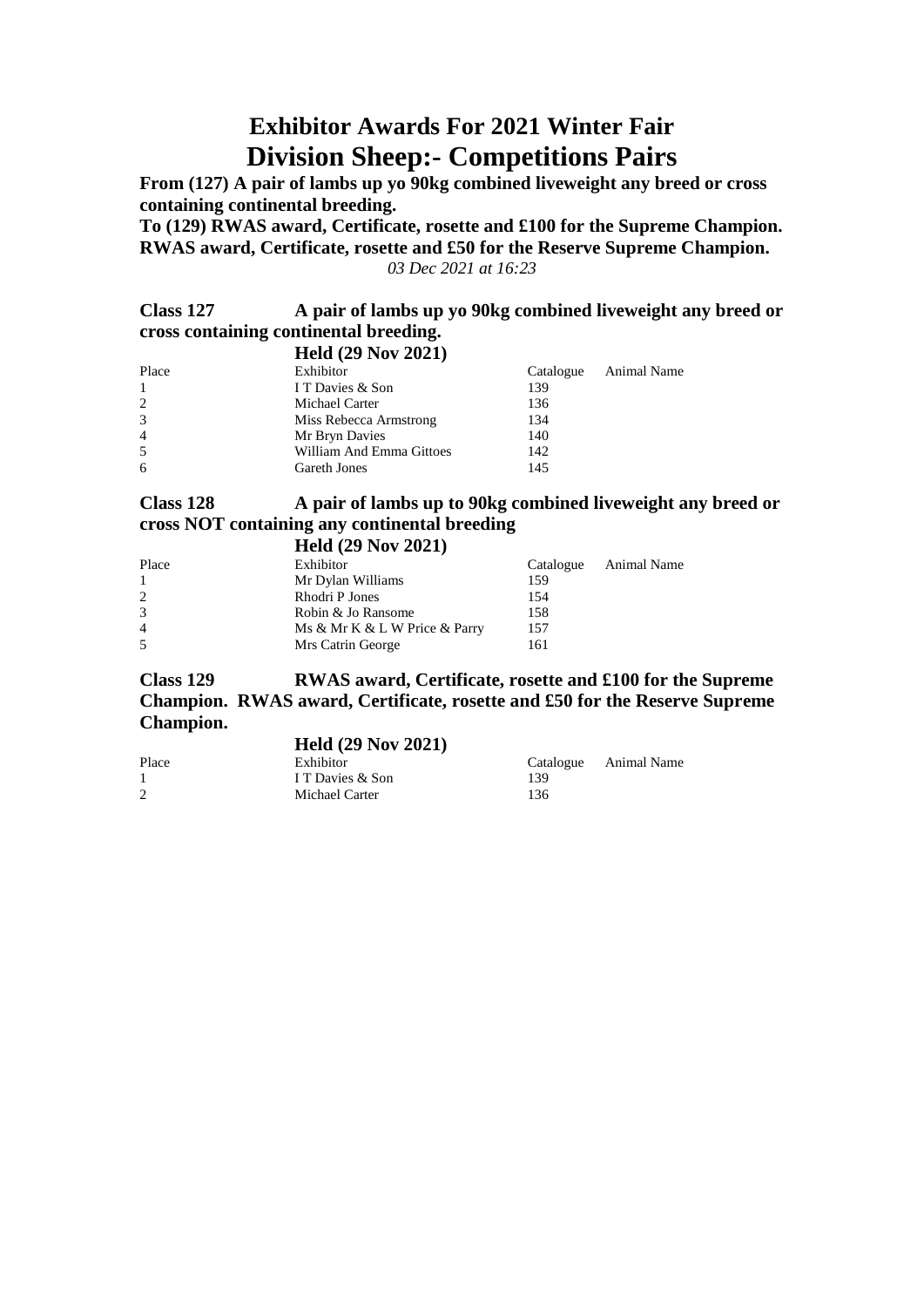# **Exhibitor Awards For 2021 Winter Fair Division Sheep:- Any Pure Native Hill And Upland Breeds Section**

**From (61) One pair of Kerry Hill Lambs. To (68) Glyn Probert Memorial Award (2019 - Hill & Upland Section). RWAS award, rosette and £25 for the Champion Exhibit in this Section. RWAS award, rosette and £15 for the Reserve Champion.**

*03 Dec 2021 at 16:23*

| Class 61             | One pair of Kerry Hill Lambs.                    |                  |             |
|----------------------|--------------------------------------------------|------------------|-------------|
|                      | <b>Held (29 Nov 2021)</b>                        |                  |             |
| Place                | Exhibitor                                        | Catalogue        | Animal Name |
| 1                    | Mr & Mrs R A & A M Howell                        | 230              |             |
| $\overline{c}$       | D J Duggan                                       | 228              |             |
| 3                    | Mrs T Edwards-hulme                              | 229              |             |
|                      |                                                  |                  |             |
| Class 62             | One pair of Hill Radnor Lambs.                   |                  |             |
|                      | <b>Held (29 Nov 2021)</b>                        |                  |             |
|                      | Exhibitor                                        |                  | Animal Name |
| Place<br>1           | Mr Thomas Howells                                | Catalogue<br>235 |             |
| $\overline{c}$       | DCL & CJ Williams                                | 237              |             |
| 3                    | I T Davies & Son                                 | 231              |             |
| 4                    | Mr Martin & Eryn Stephens                        | 236              |             |
| 5                    | Mr Neil Dillon                                   | 233              |             |
| 6                    | Miss Martha Duggan                               | 234              |             |
|                      |                                                  |                  |             |
| Class 63             | One Pair Of Brecknock Hill Cheviot Lambs. (To be |                  |             |
| predominantly white) |                                                  |                  |             |
|                      |                                                  |                  |             |
|                      | <b>Held (29 Nov 2021)</b>                        |                  |             |
| Place                | Exhibitor                                        | Catalogue        | Animal Name |
| 1                    | Gwilym Williams and Elizabeth Rees               | 245              |             |
| $\overline{c}$       | J A Evans                                        | 240              |             |
| 3                    | Mr D J Prosser                                   | 243              |             |
| 4                    | I T Davies & Son                                 | 238              |             |
| 5                    | Hywel Williams                                   | 247              |             |
| 6                    | Mr Martin & Eryn Stephens                        | 244              |             |
| Class 64             | <b>One pair of North Country Cheviot Lambs.</b>  |                  |             |
|                      |                                                  |                  |             |
|                      | <b>Held (29 Nov 2021)</b>                        |                  |             |
| Place                | Exhibitor                                        | Catalogue        | Animal Name |
| 1                    | Mr Daniel Jerman                                 | 254              |             |
| $\overline{c}$       | Mr & Miss Gethin & Carys Davies                  | 250              |             |
| 3                    | Messrs Thomas & Bevan                            | 255              |             |
| 4                    | Gwynne & Linda Davies                            | 252              |             |
| 5                    | Mr & Mrs R A & A M Howell                        | 253              |             |
| 6                    | Gwynne & Linda Davies                            | 251              |             |
| Class 65             | One pair of Jacob Lambs.                         |                  |             |
|                      | <b>Held (29 Nov 2021)</b>                        |                  |             |
| Place                | Exhibitor                                        | Catalogue        | Animal Name |
| No Results           |                                                  |                  |             |
| Class 66             | One pair of Beulah Speckled Face Lambs.          |                  |             |
|                      |                                                  |                  |             |
|                      | <b>Held (29 Nov 2021)</b>                        |                  |             |
| Place                | Exhibitor                                        | Catalogue        | Animal Name |
| 1                    | D G Jones                                        | 262              |             |
| $\overline{2}$       | Mrs J K Alman                                    | 258              |             |
| 3                    | Mr Neil Dillon                                   | 260              |             |
| $\overline{4}$       | Rowan Wilson                                     | 264              |             |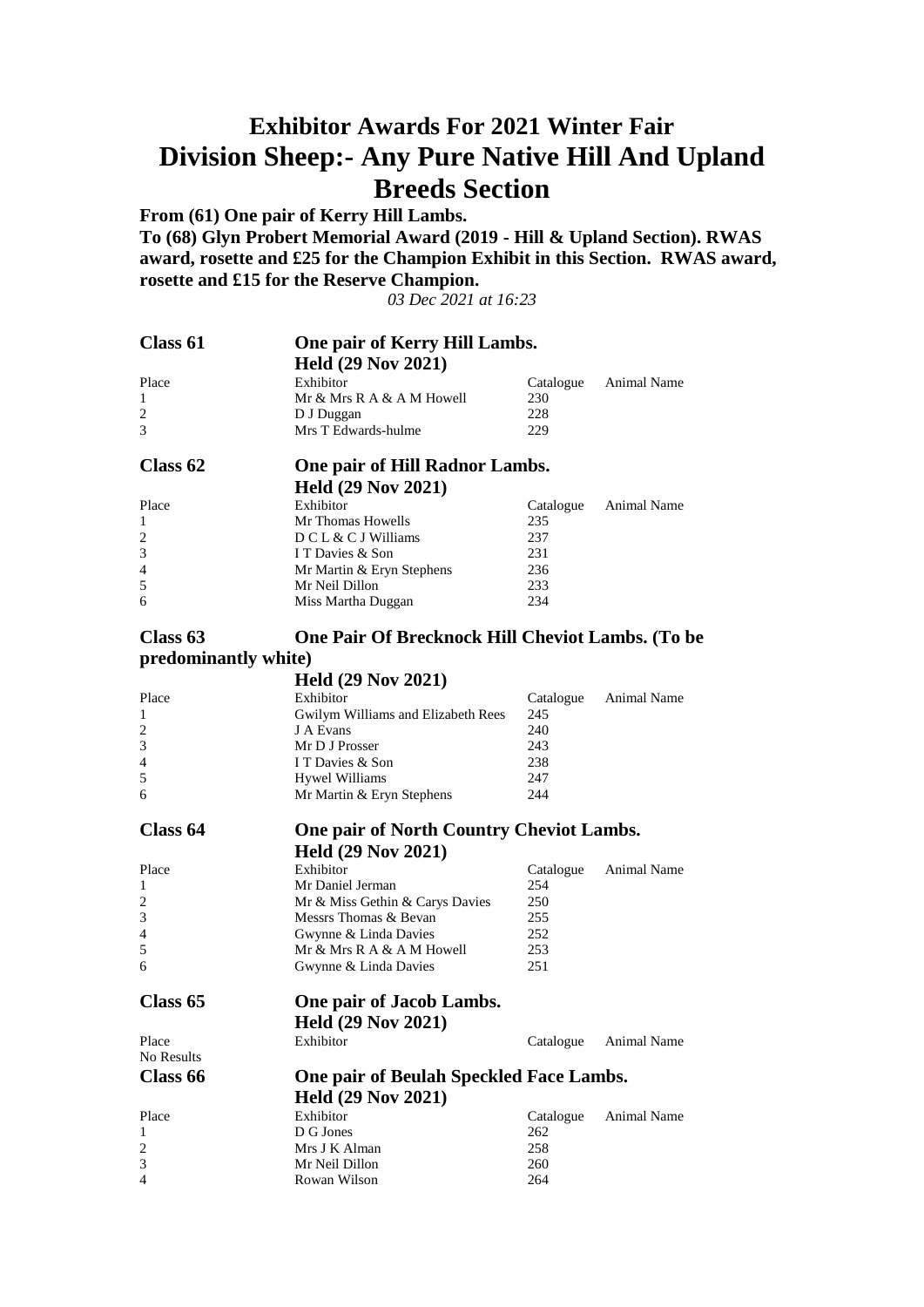|    | Mr Martin & Eryn Stephens | 263 |
|----|---------------------------|-----|
| -6 | Rowan Wilson              | 265 |

## **Class 67 Any other pair of a British native pure hill and upland breed not included above.**

|                | <b>Held (29 Nov 2021)</b>          |           |             |
|----------------|------------------------------------|-----------|-------------|
| Place          | Exhibitor                          | Catalogue | Animal Name |
| $\mathbf{1}$   | Hywel Williams                     | 274       |             |
| 2              | $H T D & C S$ Jones                | 271       |             |
| 3              | Mr Martin & Eryn Stephens          | 257       |             |
| $\overline{4}$ | Mr Daniel Jerman                   | 270       |             |
| 5              | Gwilym Williams and Elizabeth Rees | 272       |             |
| 6              | <b>Master Owain Davies</b>         | 268       |             |

### **Class 68 Glyn Probert Memorial Award (2019 - Hill & Upland Section). RWAS award, rosette and £25 for the Champion Exhibit in this Section. RWAS award, rosette and £15 for the Reserve Champion. Held (29 Nov 2021)**

| Place | Exhibitor                          |     | Catalogue Animal Name |
|-------|------------------------------------|-----|-----------------------|
|       | Mr Daniel Jerman                   | 254 |                       |
|       | Gwilym Williams and Elizabeth Rees | 245 |                       |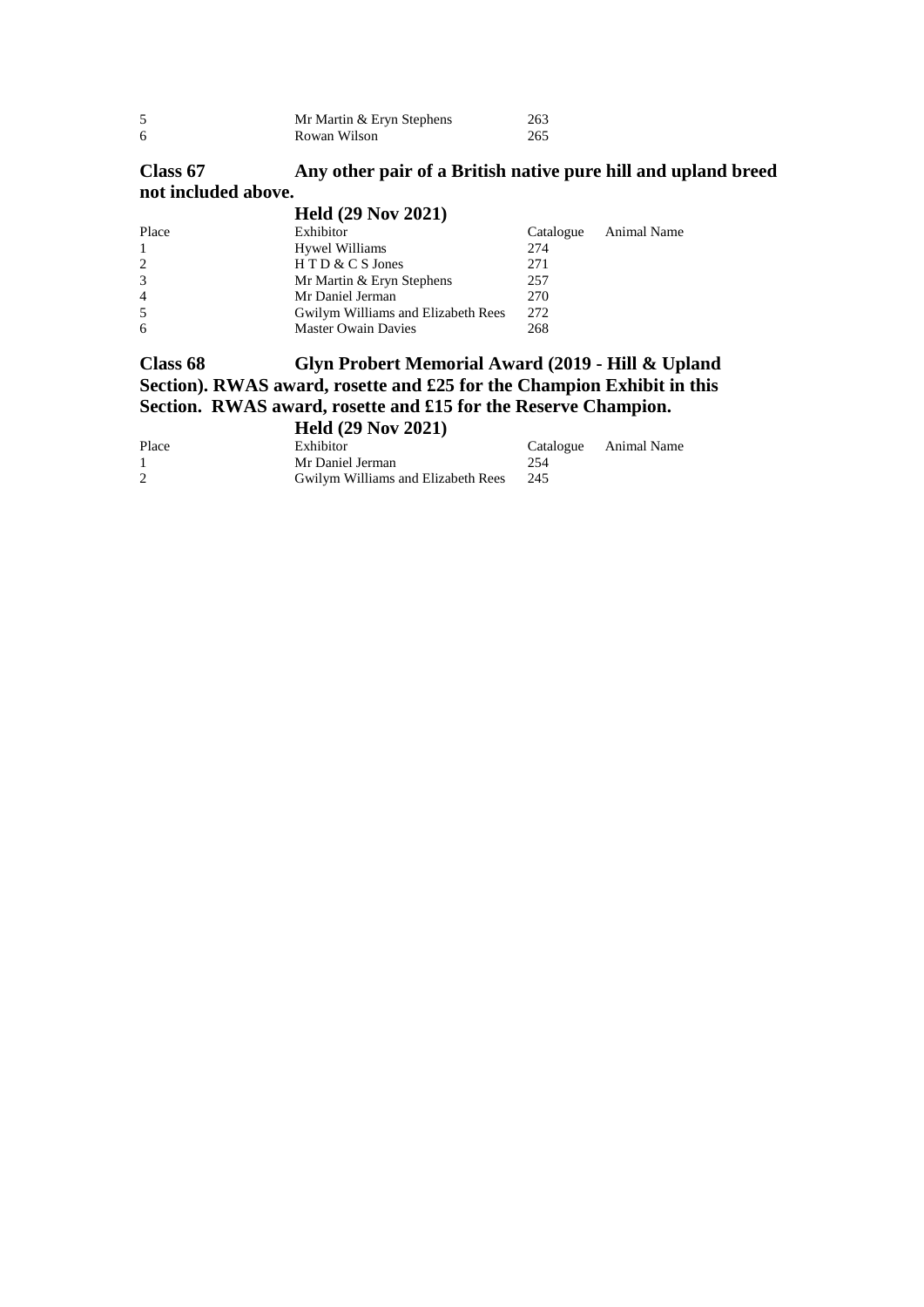# **Exhibitor Awards For 2021 Winter Fair Division Sheep:- Pure Welsh Mountain Breeds Section**

**From (69) One pair of South Wales Mountain Lambs. To (80) RWAS award, rosette and £25 for the Champion Exhibit in this Section. RWAS award, rosette and £15 for the Reserve Champion**

*03 Dec 2021 at 16:23*

| Class 69       | One pair of South Wales Mountain Lambs.                |                  |             |
|----------------|--------------------------------------------------------|------------------|-------------|
|                | <b>Held (29 Nov 2021)</b>                              |                  |             |
| Place          | Exhibitor                                              | Catalogue        | Animal Name |
| 1              | <b>Eifion Hughes</b>                                   | 280              |             |
| 2              | Mr Martin Groucott                                     | 278              |             |
| 3              | Mr Wayne Groucott                                      | 279              |             |
| $\overline{4}$ |                                                        | 276              |             |
|                | Mr Evan Timothy Clarke-stead<br>Mr Arthur Davies       | 277              |             |
| 5              |                                                        |                  |             |
| 6              | R J Lewis & Son                                        | 283              |             |
| Class 70       | One pair of Tregaron Welsh Mountain Lambs.             |                  |             |
|                | <b>Held (29 Nov 2021)</b>                              |                  |             |
| Place          | Exhibitor                                              | Catalogue        | Animal Name |
| 1              | Mr Gethin Lloyd                                        | 294              |             |
| $\overline{c}$ | C Lewis & M Davies                                     | 291              |             |
| 3              | Milwyn Davies                                          | 288              |             |
| 4              |                                                        | 293              |             |
|                | Mr Gethin Lloyd                                        |                  |             |
| 5              | <b>Milwyn Davies</b>                                   | 287              |             |
| 6              | C Lewis & M Davies                                     | 292              |             |
| Class 71       | <b>One pair of Talybont Welsh Mountain Lambs</b>       |                  |             |
|                | <b>Held (29 Nov 2021)</b>                              |                  |             |
| Place          | Exhibitor                                              |                  | Animal Name |
|                | Master Owain Davies                                    | Catalogue<br>297 |             |
| 1              |                                                        |                  |             |
| $\overline{c}$ | <b>Master Owain Davies</b>                             | 296              |             |
| 3              | Huw & Kate Williams                                    | 302              |             |
| 4              | Mr Kyle Mantle                                         | 301              |             |
| 5              | Arp & Dr Wilson                                        | 303              |             |
| 6              | Mr D Price Jones                                       | 299              |             |
| Class 72       | One pair of Black Welsh Mountain Lambs.                |                  |             |
|                | <b>Held (29 Nov 2021)</b>                              |                  |             |
| Place          | Exhibitor                                              |                  | Animal Name |
|                |                                                        | Catalogue        |             |
| 1              | Mr Martin & Eryn Stephens                              | 317              |             |
| $\overline{c}$ | Mr Brian Roberts                                       | 315              |             |
| 3              | Huw & Kate Williams                                    | 321              |             |
| 4              | Mr Martin & Eryn Stephens                              | 318              |             |
| 5              | Emyr & Hannah Ela Evans                                | 306              |             |
| 6              | Master Ryan Thomas                                     | 319              |             |
| Class 73       | One pair of Badger Face Welsh Mountain - Torddu Lambs. |                  |             |
|                | <b>Held (29 Nov 2021)</b>                              |                  |             |
|                | Exhibitor                                              |                  |             |
| Place          |                                                        | Catalogue        | Animal Name |
| 1              | Mr Kevin Davies                                        | 325              |             |
| $\overline{c}$ | Mr D Price Jones                                       | 334              |             |
| 3              | Mr Ioan Jones                                          | 335              |             |
| $\overline{4}$ | Emyr & Hannah Ela Evans                                | 330              |             |
| 5              | Mr W, J & D Richardson                                 | 344              |             |
| 6              | Mr D R L Williams                                      | 347              |             |
|                |                                                        |                  |             |

**Class 74 One pair of Badger Face Welsh Mountain - Torwen Lambs.**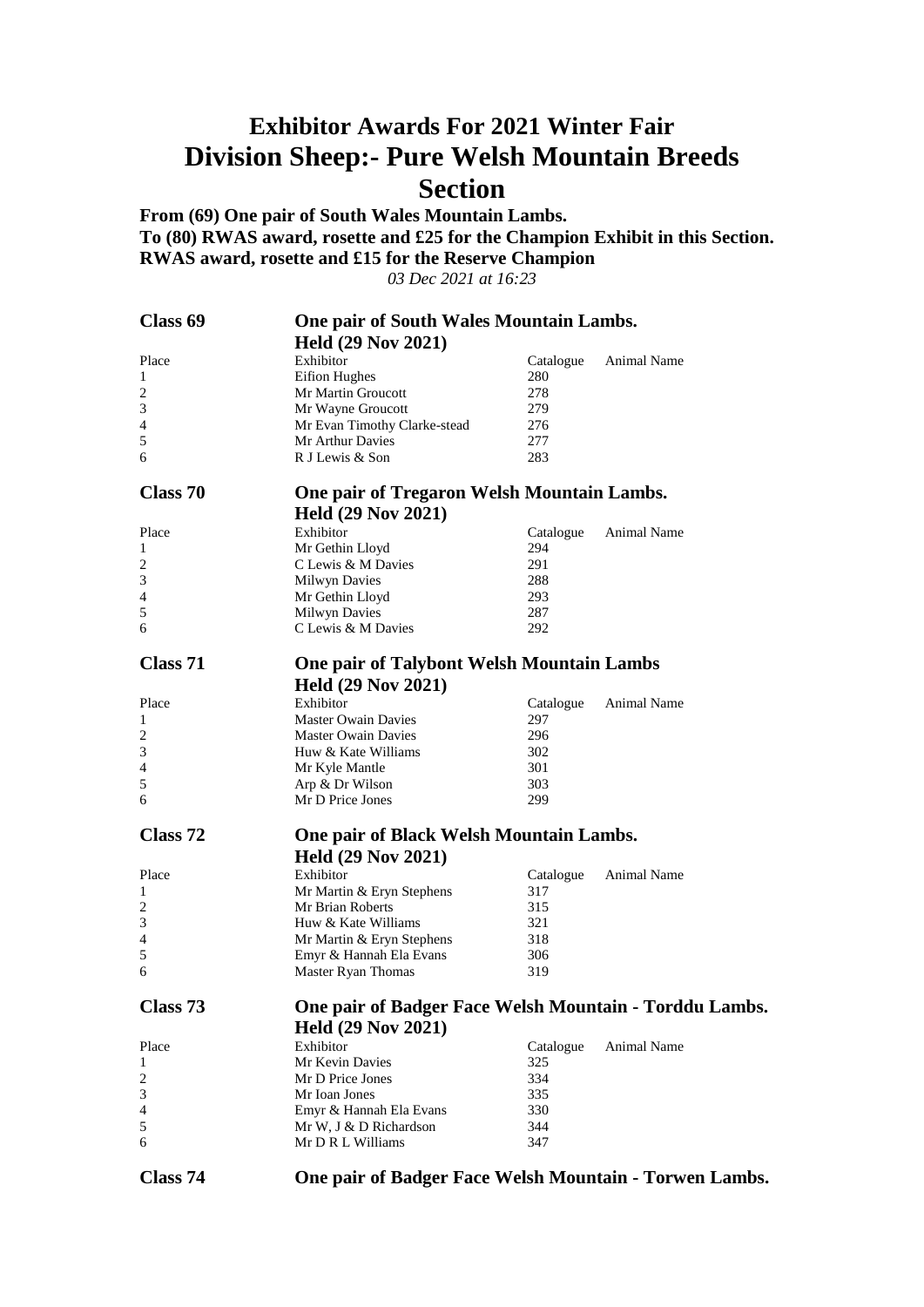|                 | <b>Held (29 Nov 2021)</b>                                          |            |                    |
|-----------------|--------------------------------------------------------------------|------------|--------------------|
| Place           | Exhibitor                                                          | Catalogue  | Animal Name        |
| 1               | Mr D Price Jones                                                   | 353        |                    |
| 2               | Eirian & Jasmine Jones                                             | 354        |                    |
| 3               | J A Evans                                                          | 349        |                    |
| 4               | Mr Martin & Eryn Stephens                                          | 355        |                    |
| 5               | Mr Paul Hancox                                                     | 352        |                    |
| 6               | Dafydd Williams                                                    | 357        |                    |
|                 |                                                                    |            |                    |
| Class 75        | One pair of Balwen Welsh Mountain Lambs.                           |            |                    |
|                 | <b>Held (29 Nov 2021)</b>                                          |            |                    |
| Place           | Exhibitor                                                          | Catalogue  | Animal Name        |
| 1               | Mr D Price Jones                                                   | 362        |                    |
| 2               | <b>Messers Downes</b>                                              | 359        |                    |
| 3               |                                                                    | 368        |                    |
| 4               | Mrs Enfys Williams                                                 | 366        |                    |
| 5               | Dafydd Williams                                                    | 363        |                    |
| 6               | Gerwyn Jones<br>Zahvia Paewai Jones                                | 365        |                    |
|                 |                                                                    |            |                    |
| Class 76        | One pair of Welsh Hill Speckled Face Lambs.                        |            |                    |
|                 | <b>Held (29 Nov 2021)</b>                                          |            |                    |
|                 |                                                                    |            |                    |
| Place           | Exhibitor                                                          | Catalogue  | <b>Animal Name</b> |
| 1               | Mr B L & J E Jones                                                 | 373        |                    |
| 2               | Mr A G Roberts                                                     | 375        |                    |
| 3               | <b>Milwyn Davies</b>                                               | 370        |                    |
| 4               | Mr B L & J E Jones                                                 | 374        |                    |
| 5               | M M, D & H Griffiths                                               | 371        |                    |
| 6               | Mr Iwan Roberts                                                    | 376        |                    |
| Class 77        |                                                                    |            |                    |
|                 | One pair of Welsh Mountain (Pedigree) Lambs.                       |            |                    |
|                 | <b>Held (29 Nov 2021)</b>                                          |            |                    |
| Place           | Exhibitor                                                          | Catalogue  | Animal Name        |
| 1               | Mr David Allan Williams                                            | 380        |                    |
| 2               | Emyr & Hannah Ela Evans                                            | 378        |                    |
| 3               | Emyr & Hannah Ela Evans                                            | 379        |                    |
|                 |                                                                    |            |                    |
| Class 78        | One pair of Welsh Mountain (Hill Flock) Lambs                      |            |                    |
|                 | <b>Held (29 Nov 2021)</b>                                          |            |                    |
| Place           | Exhibitor                                                          | Catalogue  | Animal Name        |
| 1               | Cambrian Farming                                                   | 383        |                    |
| 2               | Cambrian Farming                                                   | 384        |                    |
| 3               | Mr David Allan Williams                                            | 621        |                    |
| 4               | Mr Thomas Evans                                                    | 382        |                    |
| 5               | Mr Tomos Rhys Hulme                                                | 386        |                    |
| 6               | Mr Tomos Rhys Hulme                                                | 385        |                    |
|                 |                                                                    |            |                    |
| Class 79        | Any pair of a pure Welsh Mountain breed not included               |            |                    |
| above.          |                                                                    |            |                    |
|                 | <b>Held (29 Nov 2021)</b>                                          |            |                    |
| Place           | Exhibitor                                                          | Catalogue  | Animal Name        |
| No Results      |                                                                    |            |                    |
| <b>Class 80</b> | RWAS award, rosette and £25 for the Champion Exhibit in            |            |                    |
|                 | this Section. RWAS award, rosette and £15 for the Reserve Champion |            |                    |
|                 | <b>Held (29 Nov 2021)</b>                                          |            |                    |
|                 |                                                                    |            |                    |
| Place           | Exhibitor                                                          | Catalogue  | Animal Name        |
| 1<br>2          | Mr Kevin Davies<br>Mr David Allan Williams                         | 325<br>380 |                    |
|                 |                                                                    |            |                    |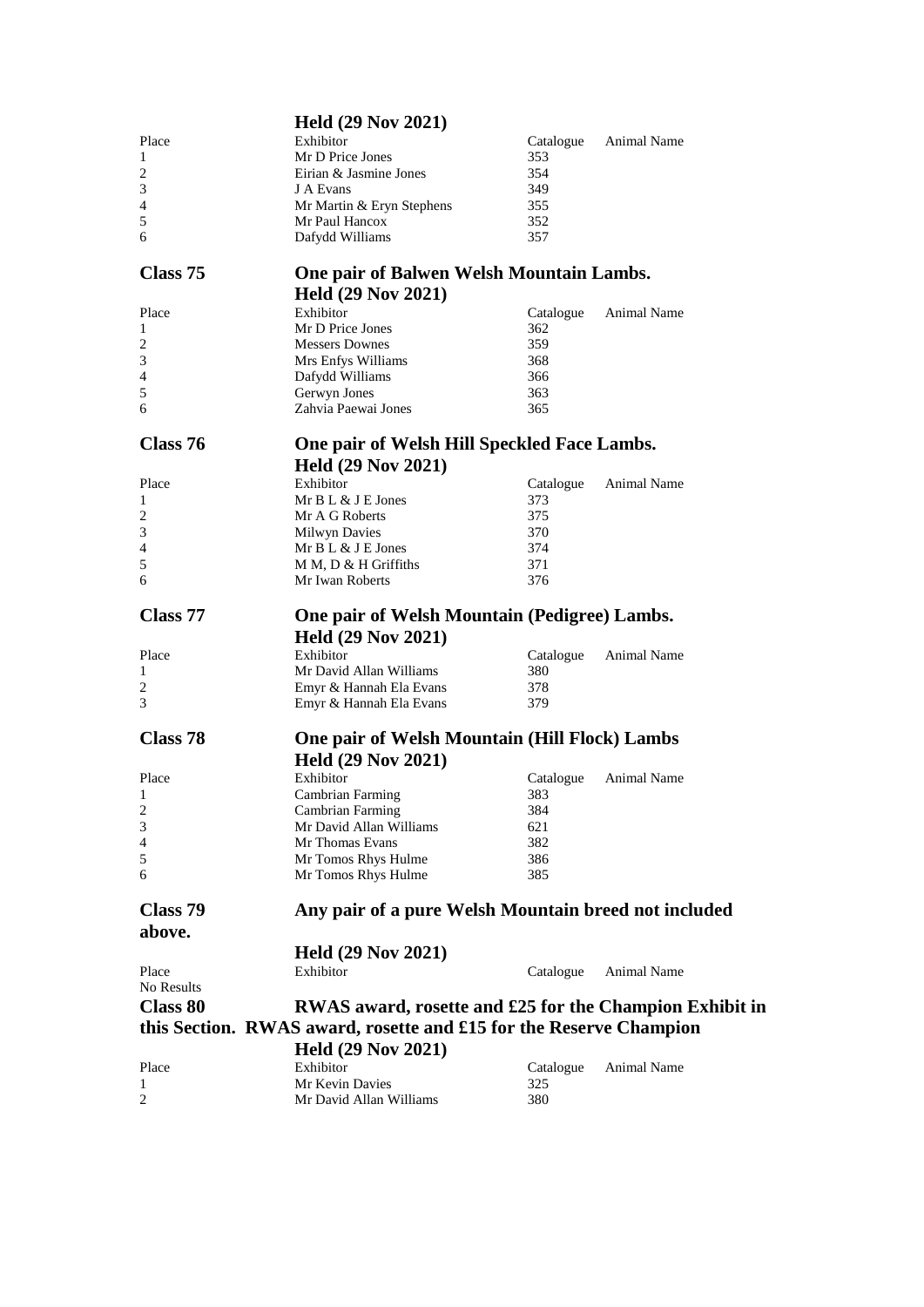# **Exhibitor Awards For 2021 Winter Fair Division Sheep:- Crossbred Section**

**From (81) One pair of Continental ram x Welsh Mountain or Speckled Face ewe Lambs.**

**To (86) RWAS award, rosette and £25 for the Champion Exhibit in this Section. RWAS award, rosette and £15 for the Reserve Champion.**

*03 Dec 2021 at 16:23*

| Class 81        | One pair of Continental ram x Welsh Mountain or Speckled |           |                    |
|-----------------|----------------------------------------------------------|-----------|--------------------|
| Face ewe Lambs. |                                                          |           |                    |
|                 | <b>Held (29 Nov 2021)</b>                                |           |                    |
| Place           | Exhibitor                                                | Catalogue | <b>Animal Name</b> |
| $\mathbf{1}$    | J A Evans                                                | 394       |                    |
| 2               | Miss Shauna Evans                                        | 395       |                    |
| 3               | Huw & Kate Williams                                      | 405       |                    |
| $\overline{4}$  | Mr B L & J E Jones                                       | 400       |                    |
| 5               | Mr Daniel Jerman                                         | 398       |                    |
| 6               | Eirian & Jasmine Jones                                   | 401       |                    |
| Class 82        | One pair of Welsh Half-Bred Lambs.                       |           |                    |
|                 | <b>Held (29 Nov 2021)</b>                                |           |                    |
| Place           | Exhibitor                                                | Catalogue | <b>Animal Name</b> |
| 1               | <b>Eifion Hughes</b>                                     | 406       |                    |
| 2               | Miss Emily Pritchard                                     | 409       |                    |
| 3               | Miss L K Levinge                                         | 408       |                    |
| Class 83        | One pair of Welsh Mule Lambs.                            |           |                    |
|                 | <b>Held (29 Nov 2021)</b>                                |           |                    |
| Place           | Exhibitor                                                | Catalogue | <b>Animal Name</b> |
| 1               | K & G Jones                                              | 417       |                    |
| 2               | Mr Daniel Jerman                                         | 415       |                    |
| 3               | Miss Gwen Samuel                                         | 419       |                    |
| $\overline{4}$  | Mr Tomos Rhys Hulme                                      | 414       |                    |
| 5               | Gwilym Williams and Elizabeth Rees                       | 422       |                    |
| 6               | Mr Kevin Davies                                          | 412       |                    |
| Closs Q1        | One pair of Walsh Mule Welsh Mountain or Speckled Face   |           |                    |

#### **Class 84 One pair of Welsh Mule Welsh Mountain or Speckled Face ewe X Suffolk Lambs.**

|       | <b>Held (29 Nov 2021)</b> |           |             |
|-------|---------------------------|-----------|-------------|
| Place | Exhibitor                 | Catalogue | Animal Name |
|       | Huw & Kate Williams       | 428       |             |
| 2     | Miss L K Levinge          | 425       |             |
| 3     | Huw & Kate Williams       | 429       |             |
| 4     | Miss Emily Pritchard      | 426       |             |
| 5     | Mr Neil Dillon            | 424       |             |

#### **Class 85 One pair not containing any continental breeding, not eligible for the above classes. Held (29 Nov 2021)**

|                | HClQ (29 N0V 2021)                 |           |             |
|----------------|------------------------------------|-----------|-------------|
| Place          | Exhibitor                          | Catalogue | Animal Name |
|                | Mr Daniel Jerman                   | 434       |             |
| 2              | Mr Ilan Evans                      | 430       |             |
| 3              | Mr David Gwynne                    | 433       |             |
| $\overline{4}$ | Gwilym Williams and Elizabeth Rees | 439       |             |
| 5              | J A Evans                          | 431       |             |
| 6              | Huw & Kate Williams                | 441       |             |
|                |                                    |           |             |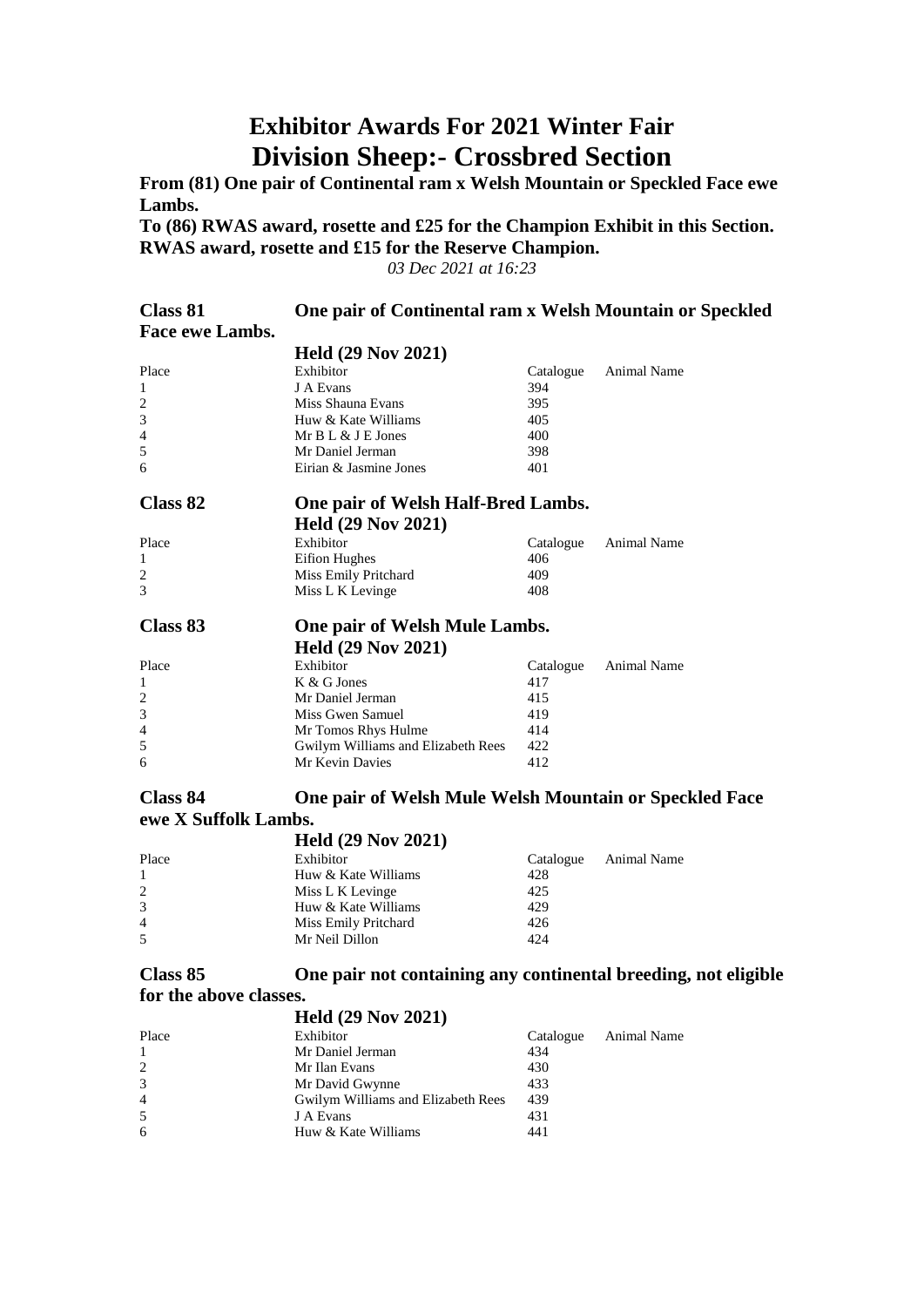### **Class 86 RWAS award, rosette and £25 for the Champion Exhibit in this Section. RWAS award, rosette and £15 for the Reserve Champion. Held (29 Nov 2021)**

Place Exhibitor Catalogue Animal Name 1<br>
1 Catalogue Animal Name 1 Place Exhibitor Cata<br>
1 J A Evans 394<br>
2 K & G Jones 417  $K & G$  Jones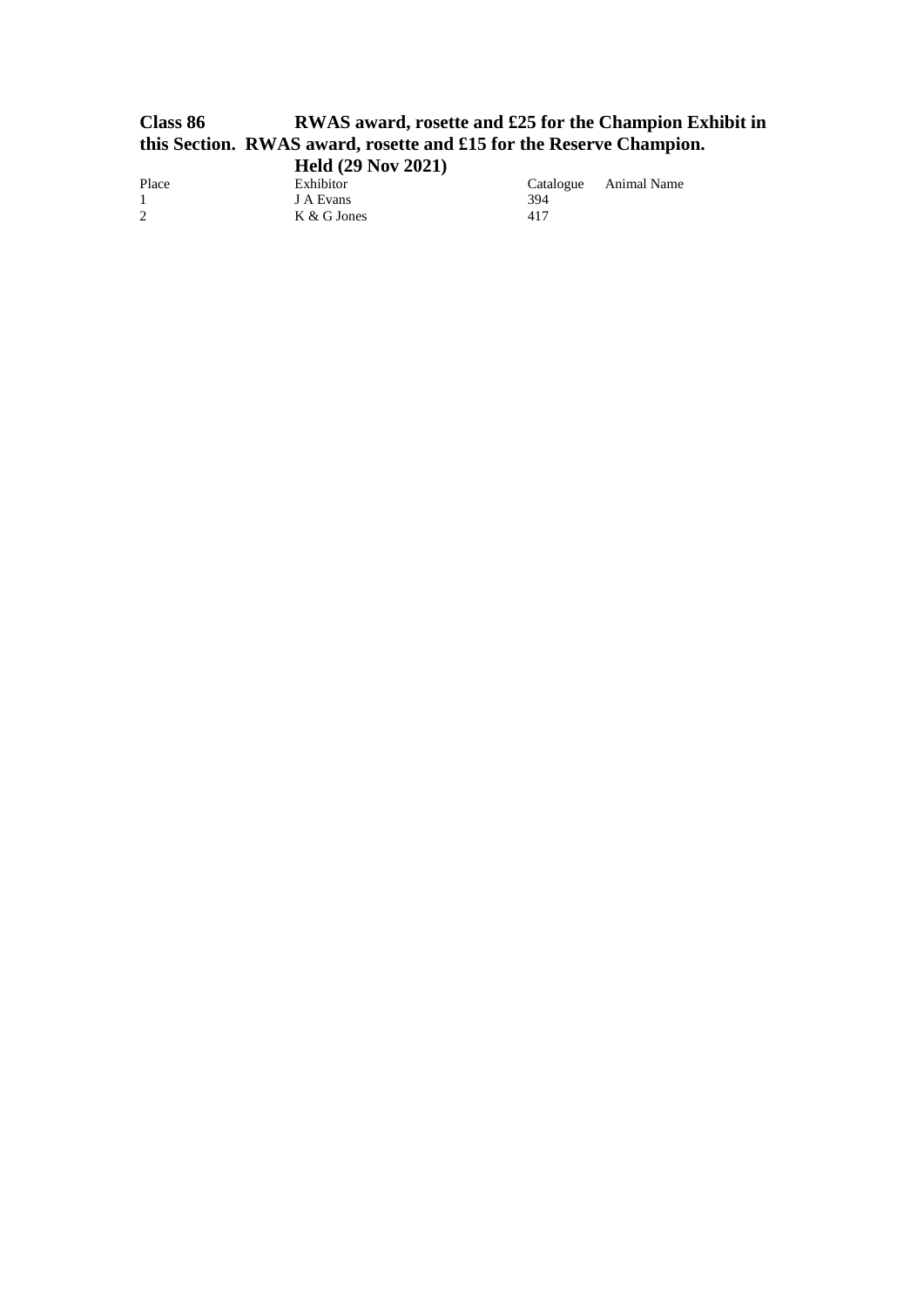# **Exhibitor Awards For 2021 Winter Fair Division Sheep:- Pure Lowland Breeds Section**

**From (87) One pair of Lleyn Lambs.**

**To (95) RWAS award, rosette and £25 for the Champion Exhibit in this Section. RWAS award, rosette and £15 for the Reserve Champion.**

*03 Dec 2021 at 16:23*

| <b>Class 87</b> | One pair of Lleyn Lambs.                               |            |                    |
|-----------------|--------------------------------------------------------|------------|--------------------|
|                 | <b>Held (29 Nov 2021)</b>                              |            |                    |
| Place           | Exhibitor                                              | Catalogue  | Animal Name        |
| 1               | Mr Neil Dillon                                         | 442        |                    |
| 2               | Gwilym Williams and Elizabeth Rees                     | 444        |                    |
| 3               | Gwilym Williams and Elizabeth Rees                     | 443        |                    |
| <b>Class 88</b> | One pair of Llanwenog Lambs.                           |            |                    |
|                 | <b>Held (29 Nov 2021)</b>                              |            |                    |
| Place           | Exhibitor                                              | Catalogue  | Animal Name        |
| 1               | <b>Euros Davies</b>                                    | 448        |                    |
| 2               | Mr Gethin Hatcher                                      | 453        |                    |
| 3               | Huw Jenkins                                            | 455        |                    |
| 4               | Geg & W Evans                                          | 450        |                    |
| 5               | Huw Jenkins                                            | 454        |                    |
| 6               | Morgan & Anthony                                       | 456        |                    |
| Class 89        | One pair of Coloured Ryeland Lambs.                    |            |                    |
|                 | <b>Held (29 Nov 2021)</b>                              |            |                    |
| Place           | Exhibitor                                              | Catalogue  | <b>Animal Name</b> |
| 1               | Mr William Pugh                                        | 462        |                    |
| 2               | Miss Lisa King                                         | 460        |                    |
| 3               | Miss Emily Pritchard                                   | 461        |                    |
| 4               | R & K Whitticase                                       | 464        |                    |
| 5               | Bethan & Ffion James                                   | 459        |                    |
| 6               | Mr & Mrs R A & A M Howell                              | 458        |                    |
|                 |                                                        |            |                    |
| Class 90        |                                                        |            |                    |
|                 | One pair of Poll Dorset/Dorset Horns Lambs.            |            |                    |
|                 | <b>Held (29 Nov 2021)</b>                              |            |                    |
| Place           | Exhibitor                                              | Catalogue  | <b>Animal Name</b> |
| 1               | Mr Paul Hancox                                         | 466        |                    |
| $\overline{c}$  | Mr Daniel Jerman                                       | 468        |                    |
| 3               | Mrs Sian Jones                                         | 472        |                    |
| 4               | Miss Delyth Jones<br>Mr Geriant Jones                  | 469<br>470 |                    |
| 5<br>6          | Mrs Sian Jones                                         | 471        |                    |
|                 |                                                        |            |                    |
| Class 91        | One pair of Suffolk Lambs.                             |            |                    |
|                 | <b>Held (29 Nov 2021)</b>                              |            |                    |
| Place           | Exhibitor                                              | Catalogue  | <b>Animal Name</b> |
| 1               | Mr Ioan Jones                                          | 477        |                    |
| 2               | I T Davies & Son                                       | 474        |                    |
| 3               | Uppa Brechfa Farm                                      | 476        |                    |
| 4               | Michael Pugh                                           | 479        |                    |
| 5<br>6          | Mr Neil Dillon<br>Michael Pugh                         | 475<br>480 |                    |
|                 |                                                        |            |                    |
| Class 92        | One pair of Ryeland Lambs.                             |            |                    |
|                 | <b>Held (29 Nov 2021)</b>                              |            |                    |
| Place           | Exhibitor                                              | Catalogue  | <b>Animal Name</b> |
| 1               | Mr William Pugh                                        | 487        |                    |
| 2<br>3          | Mr & Mrs R A & A M Howell<br>Mr & Mrs R A & A M Howell | 484<br>483 |                    |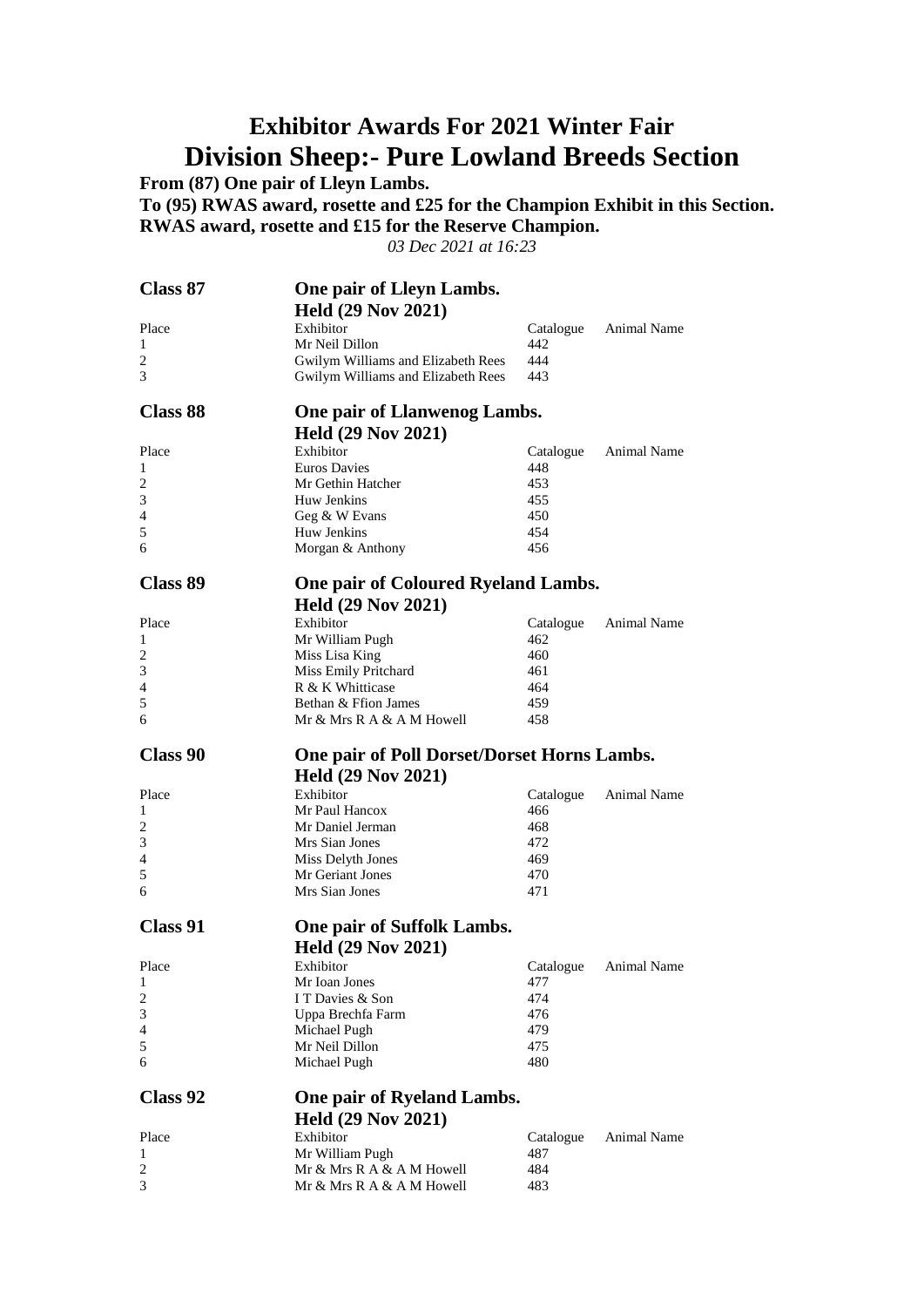| $\overline{4}$ | Mr & Mrs Jonathan & Mikey Furber                                    | 482       |                    |
|----------------|---------------------------------------------------------------------|-----------|--------------------|
| Class 93       | <b>One pair of Southdown Lambs.</b>                                 |           |                    |
|                | <b>Held (29 Nov 2021)</b>                                           |           |                    |
| Place          | Exhibitor                                                           | Catalogue | Animal Name        |
| 1              | J & S Long                                                          | 491       |                    |
| $\overline{2}$ | Wakeham - Dawson & Harmer                                           | 494       |                    |
| 3              | $D S & P$ Humphrey                                                  | 489       |                    |
| $\overline{4}$ | <b>Hywel Williams</b>                                               | 496       |                    |
| 5              | Ms & Mr K & L W Price & Parry                                       | 492       |                    |
| 6              | Wakeham - Dawson & Harmer                                           | 493       |                    |
| Class 94       | Any pair of a pure Lowland breed not included above.                |           |                    |
|                | <b>Held (29 Nov 2021)</b>                                           |           |                    |
| Place          | Exhibitor                                                           | Catalogue | <b>Animal Name</b> |
| 1              | Mr Daniel Jerman                                                    | 497       |                    |
| Class 95       | RWAS award, rosette and £25 for the Champion Exhibit in             |           |                    |
|                | this Section. RWAS award, rosette and £15 for the Reserve Champion. |           |                    |
|                |                                                                     |           |                    |
|                | Held (29 Nov 2021)                                                  |           |                    |

|       | <b>IICRU</b> $(47.1908.4041)$ |     |                       |
|-------|-------------------------------|-----|-----------------------|
| Place | Exhibitor                     |     | Catalogue Animal Name |
|       | $J & S$ Long                  | 491 |                       |
|       | Mr Ioan Jones                 | 477 |                       |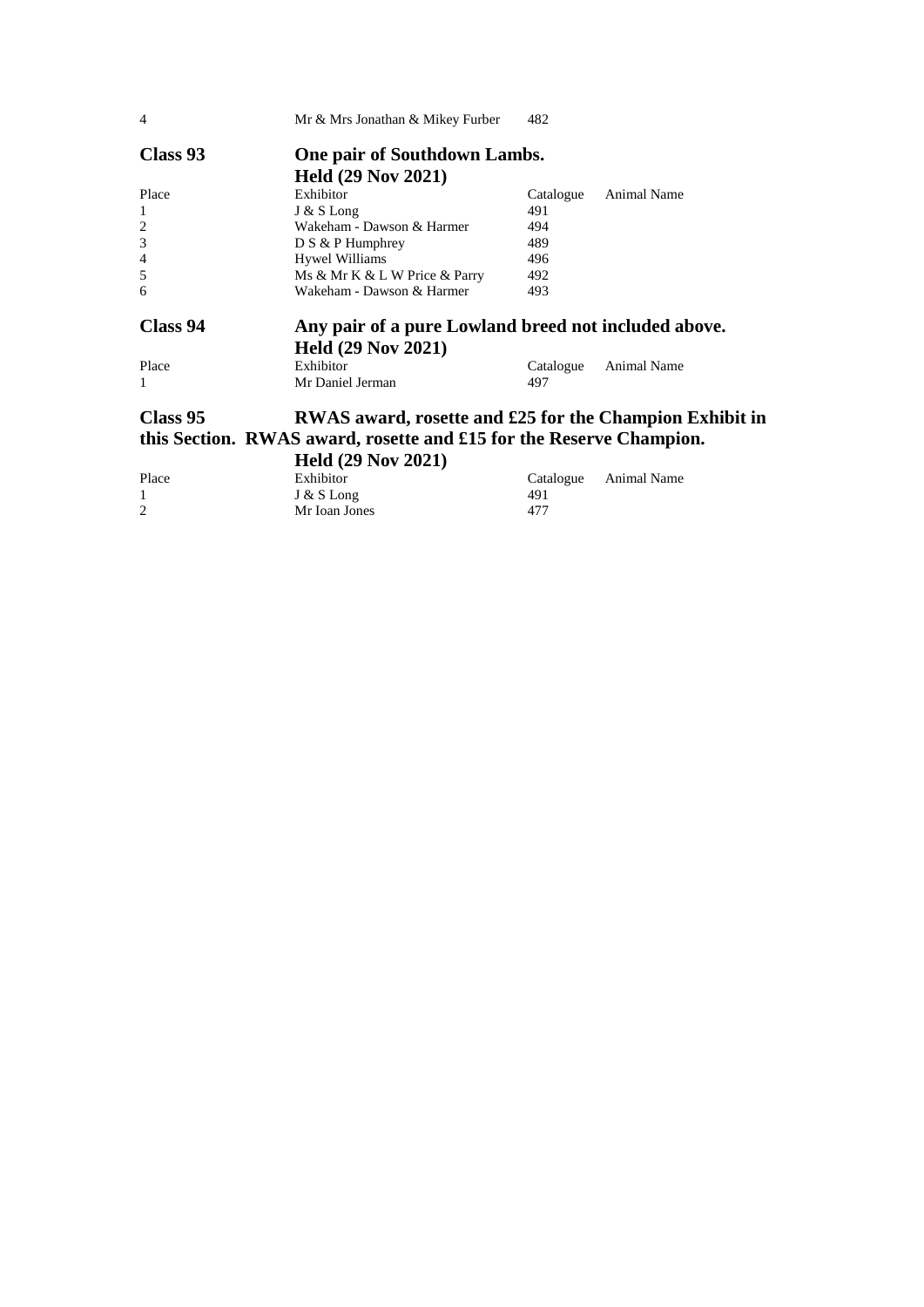# **Exhibitor Awards For 2021 Winter Fair Division Sheep:- Pure Continental Breeds Section**

**From (96) One pair of Pure British Traditional Texel Lambs. To (102) RWAS award, rosette and £25 for the Champion Exhibit in this Section. RWAS award, rosette and £15 for the Reserve Champion.**

*03 Dec 2021 at 16:23*

| Class 96         | One pair of Pure British Traditional Texel Lambs.                   |           |             |
|------------------|---------------------------------------------------------------------|-----------|-------------|
|                  | <b>Held (29 Nov 2021)</b>                                           |           |             |
| Place            | Exhibitor                                                           | Catalogue | Animal Name |
| 1                | W A & A J Windsor                                                   | 503       |             |
| $\overline{c}$   | <b>Anthony Turner</b>                                               | 502       |             |
| 3                | William And Emma Gittoes                                            | 499       |             |
| Class 97         | One pair of Dutch Texel Lambs.                                      |           |             |
|                  | <b>Held (29 Nov 2021)</b>                                           |           |             |
| Place            | Exhibitor                                                           | Catalogue | Animal Name |
| 1                | R Hall & Son                                                        | 505       |             |
| 2                | <b>Hywel Williams</b>                                               | 519       |             |
| 3                | Mr Robert West                                                      | 507       |             |
| 4                | Sara Gibbons                                                        | 504       |             |
| Class 98         | <b>One Pair Of Blue Texel Lambs</b>                                 |           |             |
|                  | <b>Held (29 Nov 2021)</b>                                           |           |             |
| Place            | Exhibitor                                                           | Catalogue | Animal Name |
| 1                | <b>Chris Davies</b>                                                 | 508       |             |
| 2                | Sara Gibbons                                                        | 513       |             |
| 3                | Mrs Enfys Williams                                                  | 518       |             |
| 4                | <b>Sally Myatt</b>                                                  | 517       |             |
| 5                | W A & A J Windsor                                                   | 521       |             |
| 6                | J & S Long                                                          | 516       |             |
|                  |                                                                     |           |             |
| <b>Class 99</b>  | One pair of Beltex Lambs.                                           |           |             |
|                  | <b>Held (29 Nov 2021)</b>                                           |           |             |
| Place            | Exhibitor                                                           | Catalogue | Animal Name |
| $\mathbf{1}$     | R Hall & Son                                                        | 527       |             |
| 2                | Mr Robert West                                                      | 530       |             |
| 3                | Mrs Heulwen Owens                                                   | 528       |             |
| 4                | Sara Gibbons                                                        | 525       |             |
| 5                | Mrs Enfys Williams                                                  | 531       |             |
| 6                | Gwynne & Linda Davies                                               | 524       |             |
| <b>Class 100</b> | <b>One Pair Of British Berrichon Lambs</b>                          |           |             |
|                  | <b>Held (29 Nov 2021)</b>                                           |           |             |
|                  |                                                                     |           |             |
| Place            | Exhibitor                                                           | Catalogue | Animal Name |
| No Results       |                                                                     |           |             |
| <b>Class 101</b> | Any pair of a pure Continental breed not included above.            |           |             |
|                  | <b>Held (29 Nov 2021)</b>                                           |           |             |
| Place            | Exhibitor                                                           | Catalogue | Animal Name |
| 1                | Sara Gibbons                                                        | 536       |             |
| 2                | Mr David Gwynne                                                     | 533       |             |
| 3                | Endaf & Carwen Jones & Morgan                                       | 538       |             |
| 4                | John Harding                                                        | 537       |             |
| 5                | Miss Rebecca Dykes                                                  | 535       |             |
|                  |                                                                     |           |             |
| Class 102        | RWAS award, rosette and £25 for the Champion Exhibit in             |           |             |
|                  | this Section. RWAS award, rosette and £15 for the Reserve Champion. |           |             |

**Held (29 Nov 2021)**<br>Exhibitor Place Exhibitor Exhibitor Catalogue Animal Name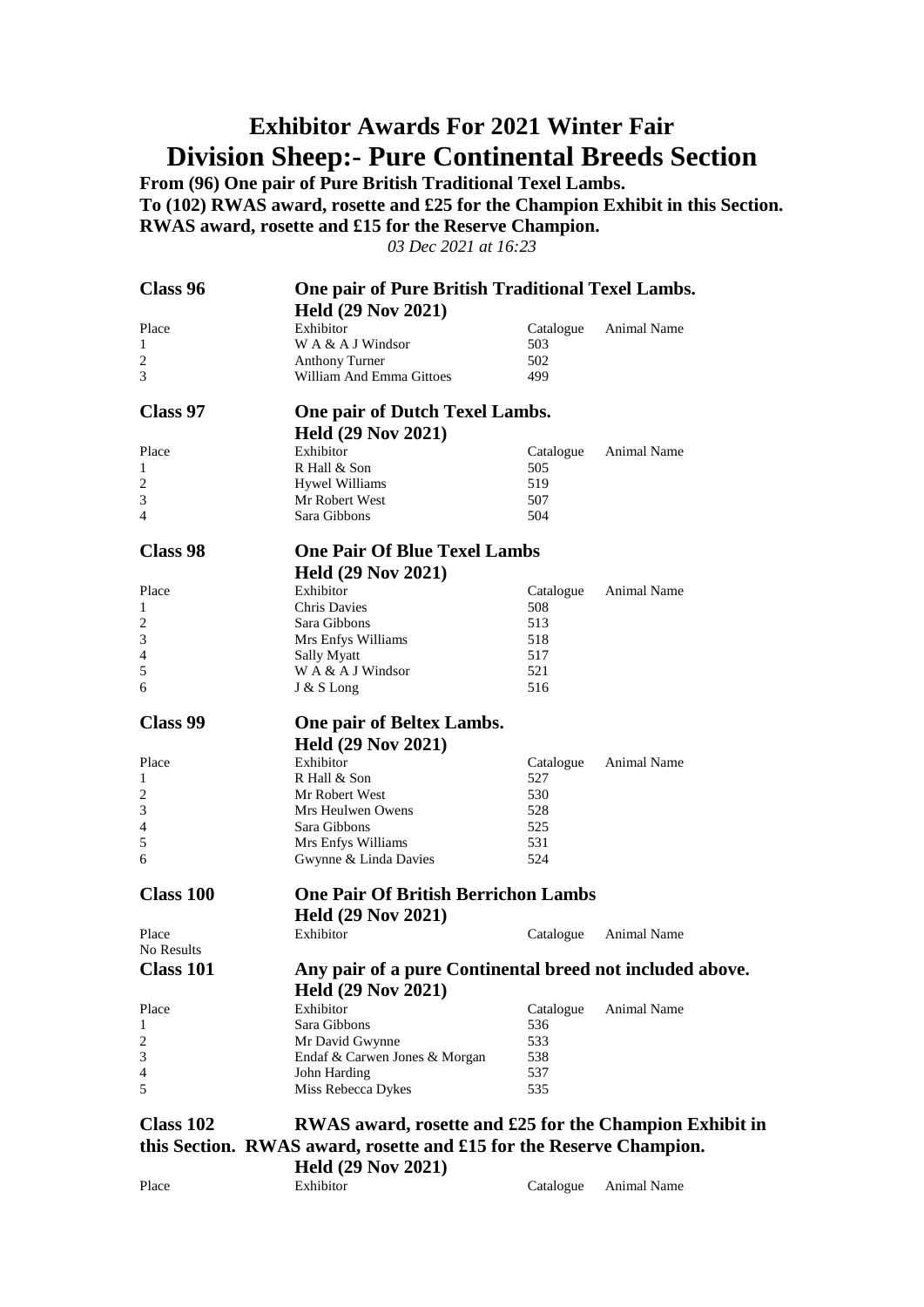1 R Hall & Son 505<br>2 Chris Davies 508 Chris Davies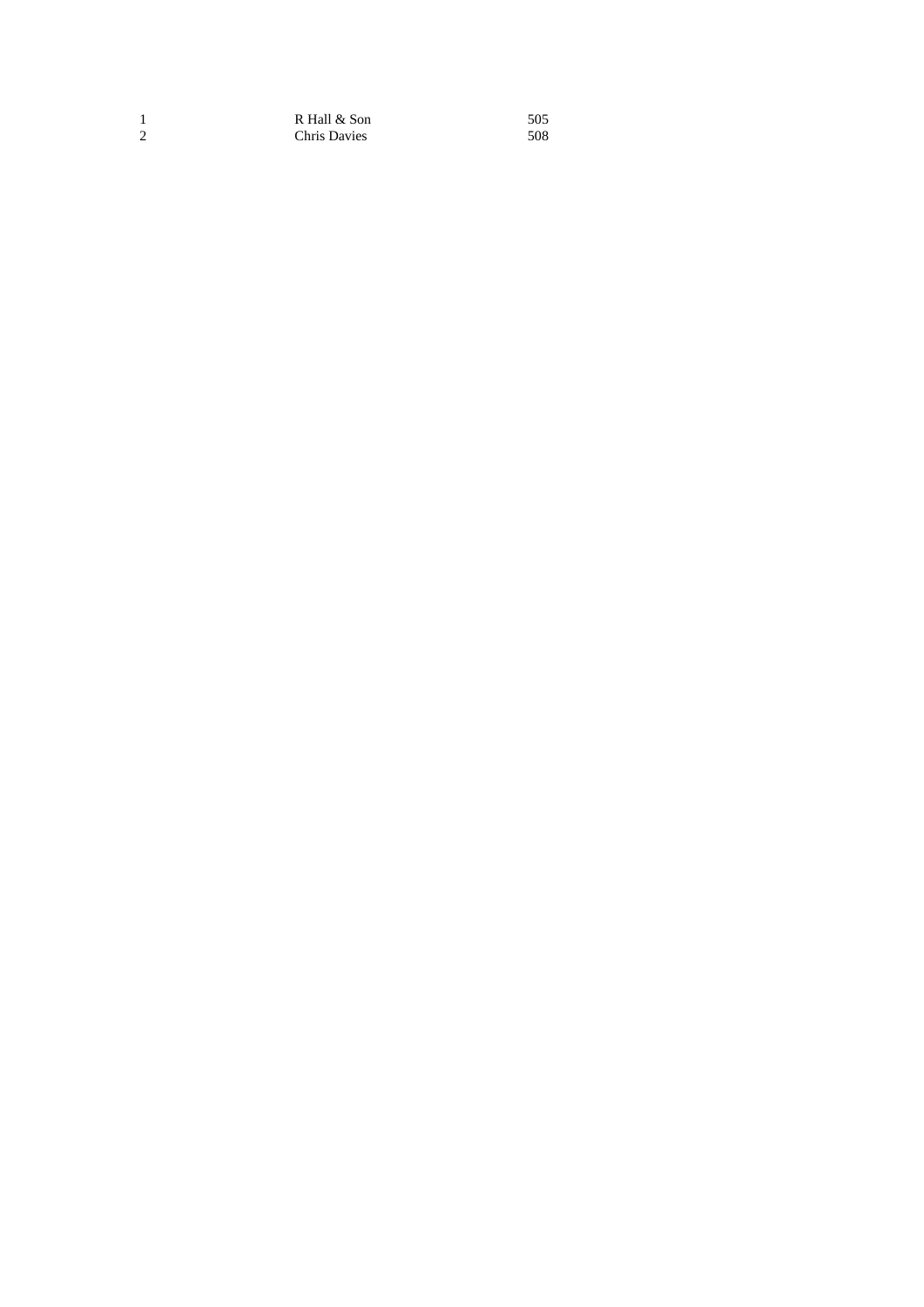# **Exhibitor Awards For 2021 Winter Fair Division Sheep:- Butchers' Weights Section**

**From (103) One pair of Lambs up to and including 73.5 kg. To (106) The David and Ivy Bishop Perpetual Trophy, RWAS award, rosette and £25 for the Champion Exhibit in this Section. RWAS award, rosette and £15 for the Reserve Champion.**

*03 Dec 2021 at 16:23*

| Class 103           | One pair of Lambs up to and including 73.5 kg. |                  |                    |
|---------------------|------------------------------------------------|------------------|--------------------|
|                     | <b>Held (29 Nov 2021)</b>                      |                  |                    |
| Place               | Exhibitor                                      |                  | Animal Name        |
| 1                   | R Hall & Son                                   | Catalogue<br>561 |                    |
| $\overline{c}$      | Mrs Enfys Williams                             | 601              |                    |
| 3                   | Mrs Enfys Williams                             | 602              |                    |
| 4                   | Mr Hugh Morgan                                 | 577              |                    |
|                     |                                                |                  |                    |
| <b>Class 103.02</b> | One pair of Lambs 74 kg to 79.5 kg inclusive.  |                  |                    |
|                     |                                                |                  |                    |
|                     | <b>Held (29 Nov 2021)</b>                      |                  |                    |
| Place               | Exhibitor                                      | Catalogue        | Animal Name        |
| 1                   | R Hall & Son                                   | 562              |                    |
| 2                   | William And Emma Gittoes                       | 557              |                    |
| 3<br>$\overline{4}$ | Dyfan Evans                                    | 551              |                    |
| 5                   | Mr P & C Houldey<br>Mr Robert Lewis            | 567<br>576       |                    |
| 6                   | I T Davies & Son                               | 546              |                    |
|                     |                                                |                  |                    |
| <b>Class 103.03</b> |                                                |                  |                    |
|                     | One pair of Lambs 80 kg to 85.5 kg inclusive.  |                  |                    |
|                     | <b>Held (29 Nov 2021)</b>                      |                  |                    |
| Place               | Exhibitor                                      | Catalogue        | <b>Animal Name</b> |
| 1                   | Mr Robert West                                 | 599              |                    |
| 2                   | Mr Robert West                                 | 600              |                    |
| 3                   | Mr $P \& C$ Houldey                            | 568              |                    |
| 4                   | Chris Paddock                                  | 586              |                    |
| 5<br>6              | Sally Myatt                                    | 583              |                    |
|                     | Mr Hugh Morgan                                 | 579              |                    |
|                     |                                                |                  |                    |
|                     |                                                |                  |                    |
| <b>Class 103.04</b> | One pair of Lambs 86 kg to 90.5 kg inclusive.  |                  |                    |
|                     | <b>Held (29 Nov 2021)</b>                      |                  |                    |
| Place               | Exhibitor                                      | Catalogue        | Animal Name        |
| 1                   | R Hall & Son                                   | 563              |                    |
| 2                   | Dyfan Evans                                    | 550              |                    |
| 3                   | William And Emma Gittoes                       | 558              |                    |
| 4                   | Mr Daniel Jerman                               | 571              |                    |
| 5                   | Mr Daniel Jerman                               | 572              |                    |
| 6                   | Mr G T Davies                                  | 547              |                    |
|                     |                                                |                  |                    |
| <b>Class 103.05</b> | One pair of Lambs 91 kg to 97 kg inclusive.    |                  |                    |
|                     | <b>Held (29 Nov 2021)</b>                      |                  |                    |
| Place               | Exhibitor                                      | Catalogue        | Animal Name        |
| 1                   | Mr Tirion Griffiths                            | 559              |                    |
| $\overline{c}$      | R Hall & Son                                   | 565              |                    |
| 3                   | Mr Chris & Angharad Owens & Price              | 585              |                    |
| 4                   | Mr P & C Houldey                               | 569              |                    |
| 5                   | William And Emma Gittoes                       | 555              |                    |
| 6                   | R Hall & Son                                   | 564              |                    |
|                     |                                                |                  |                    |
| <b>Class 103.06</b> | One pair of lambs 97.1 kg to 105 kg inclusive. |                  |                    |
|                     | <b>Held (29 Nov 2021)</b>                      |                  |                    |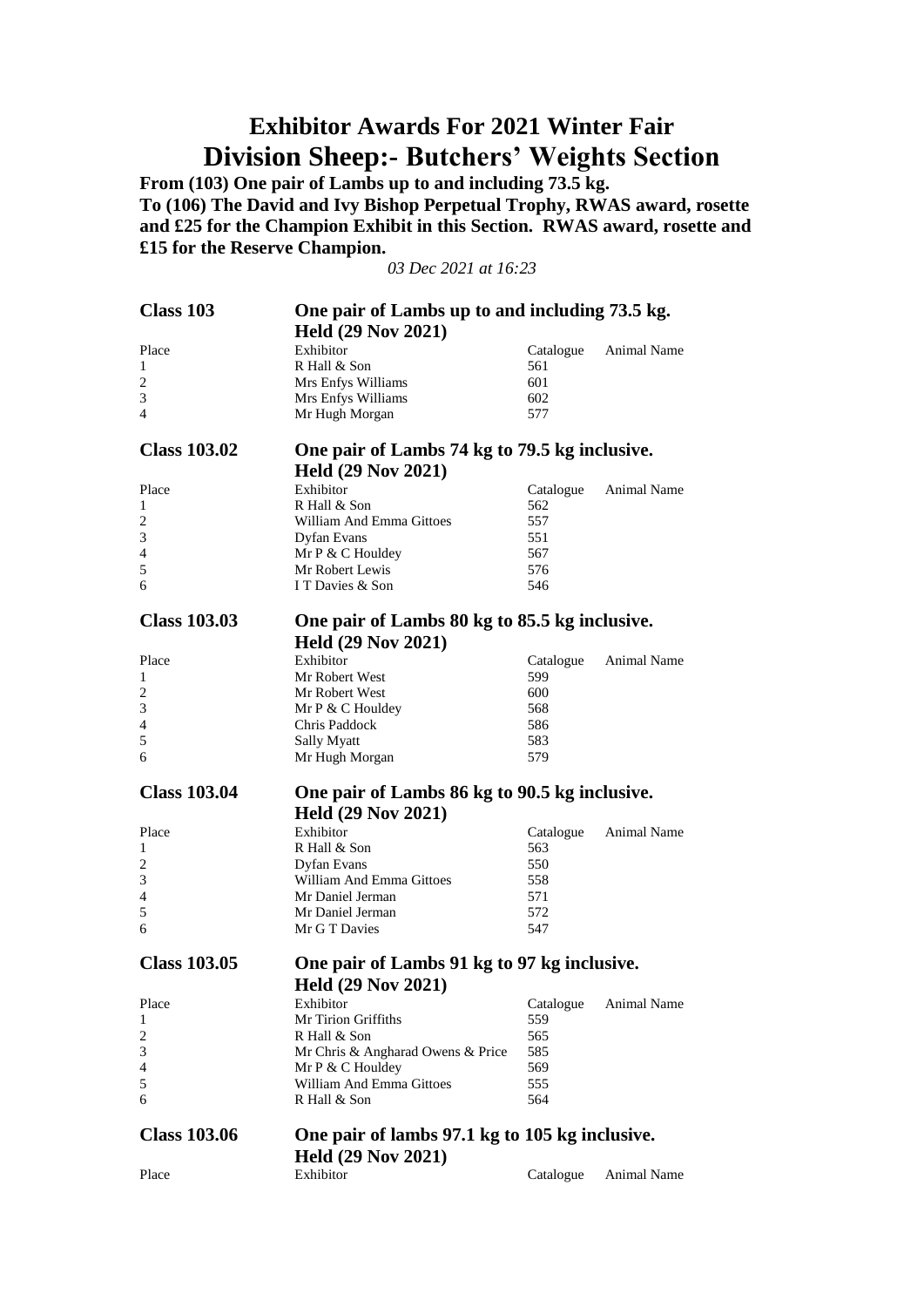| Class 104      | One pair of Wether Lambs 105kg or under. |     |
|----------------|------------------------------------------|-----|
| 6              | I T Davies & Son                         | 545 |
| 5              | Mr AL Thompson                           | 591 |
| $\overline{4}$ | Mr $P \& C$ Houldey                      | 570 |
| 3              | William And Emma Gittoes                 | 556 |
| $\overline{2}$ | Mr Robert West                           | 597 |
|                | Mr Robert West                           | 596 |
|                |                                          |     |

|       | <b>Held (29 Nov 2021)</b> |           |             |
|-------|---------------------------|-----------|-------------|
| Place | Exhibitor                 | Catalogue | Animal Name |
|       | R Hall & Son              | 606       |             |
| 2     | Mr Tomos Rhys Hulme       | 607       |             |

**Class 105 One pair of Lambs, any weight, untrimmed except for squaring of the tail, owned, entered and shown by the exhibitor. Confined to exhibitors that have not won a 1st, 2nd or 3rd prize in the Butchers' Weights Section (formerly the Crossbred Section) at a previous RWAS Winter Fair. Held (29 Nov 2021)**

| HClU (29 NUV 2021) |           |             |  |  |
|--------------------|-----------|-------------|--|--|
| Exhibitor          | Catalogue | Animal Name |  |  |
| Mr Robert West     | 620       |             |  |  |
| Mr Arwel Evans     | 611       |             |  |  |
| Mr James Daniell   | 610       |             |  |  |
| <b>Sally Myatt</b> | 617       |             |  |  |
| Morgan & Anthony   | 616       |             |  |  |
| Mr Thomas Evans    | 612       |             |  |  |
|                    |           |             |  |  |

**Class 106 The David and Ivy Bishop Perpetual Trophy, RWAS award, rosette and £25 for the Champion Exhibit in this Section. RWAS award, rosette and £15 for the Reserve Champion.**

### **Held (29 Nov 2021)**

| Place | Exhibitor      |     | Catalogue Animal Name |
|-------|----------------|-----|-----------------------|
|       | Mr Robert West | 599 |                       |
| 2     | R Hall & Son   | 606 |                       |